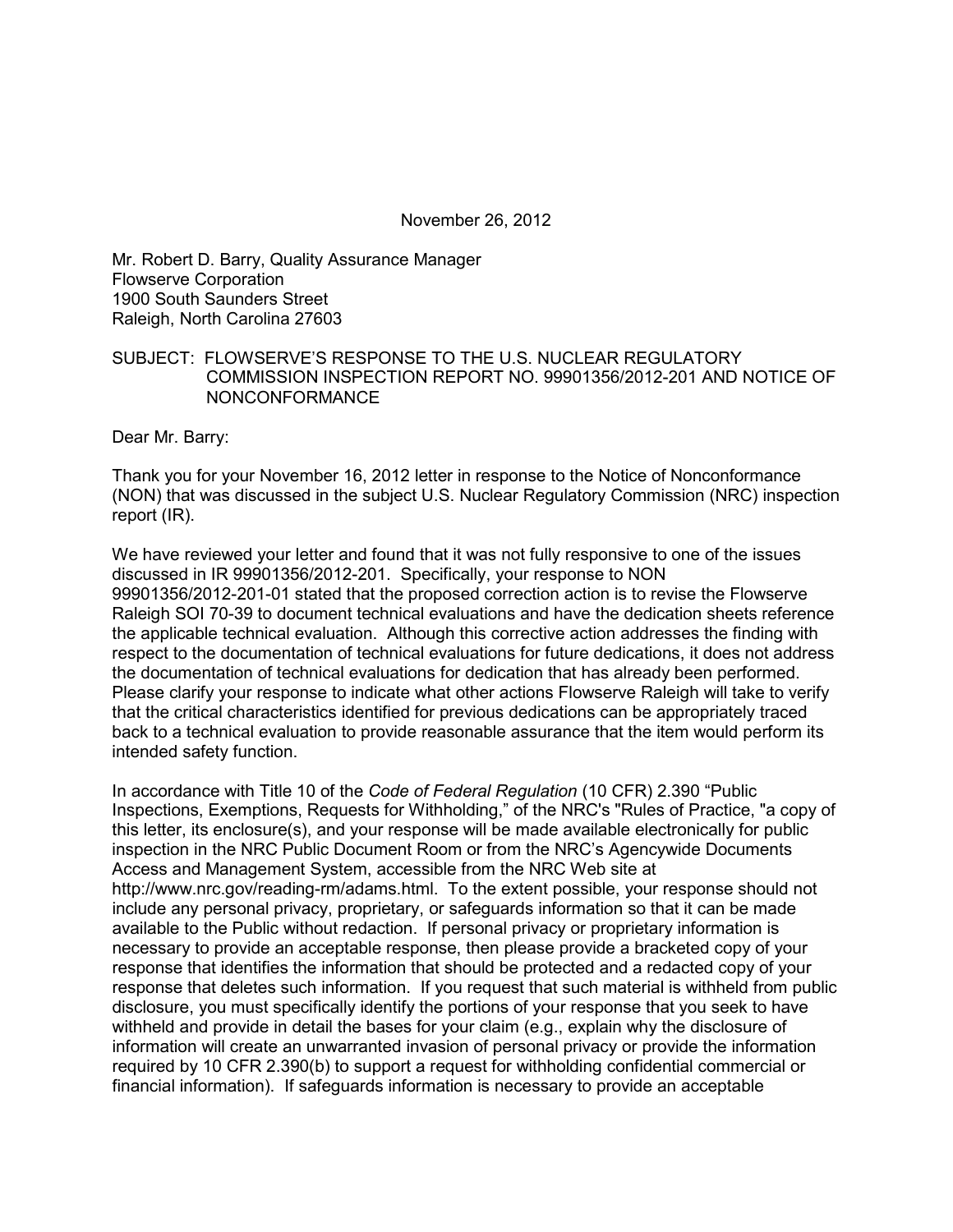R. Barry - 2 -

response, please provide the level of protection described in 10 CFR 73.21 "Protection of Safeguards Information: Performance Requirements."

Please contact Mr. Yamir Diaz-Castillo at (301) 415-2228 or via electronic mail at Yamir.Diaz-Castillo@nrc.gov, if you have any questions or need assistance regarding this matter.

Sincerely,

## */RA/*

Edward H. Roach, Chief Mechanical Vendor Branch Division of Construction Inspection and Operational Programs Office of New Reactors

Docket No.: 99901356